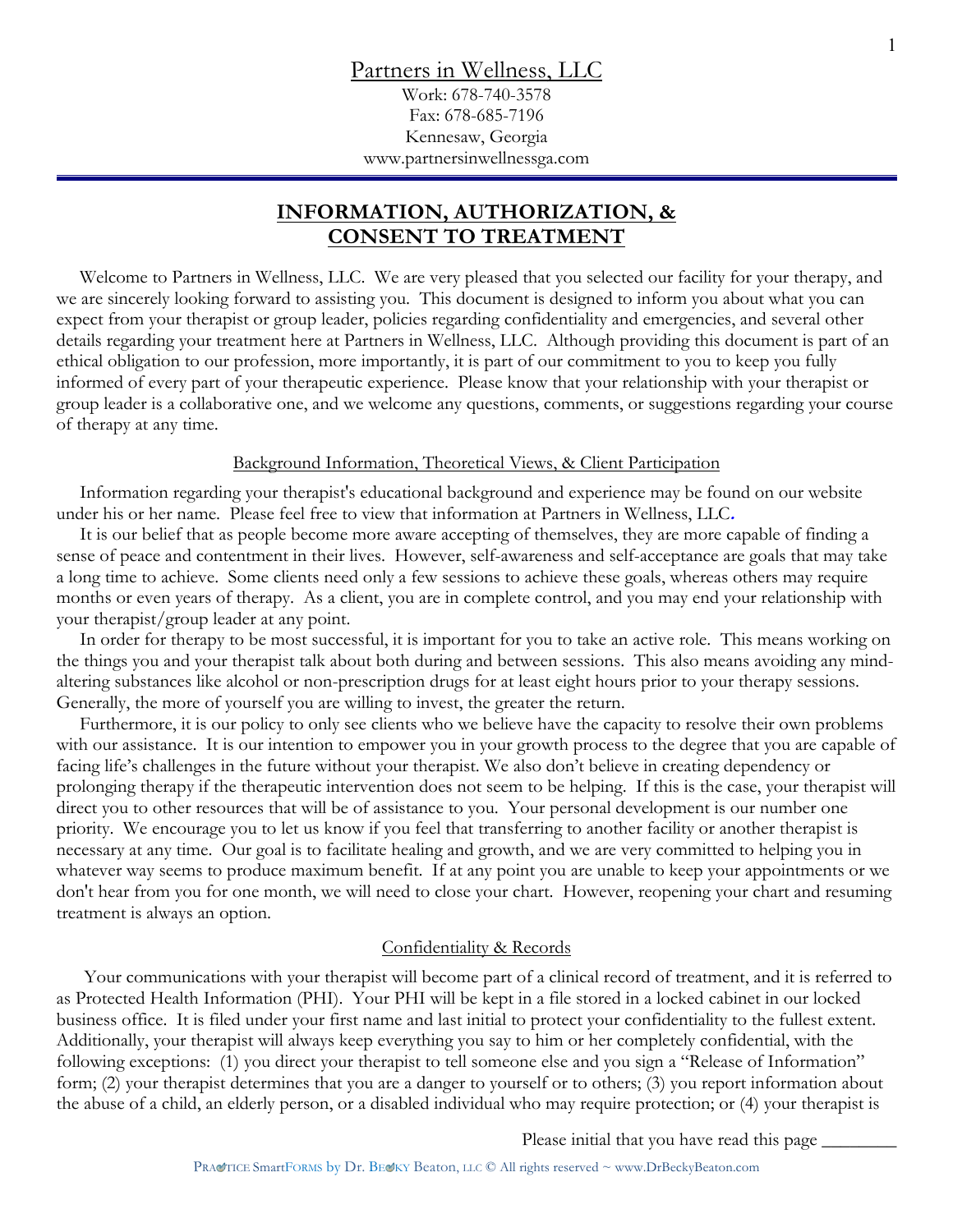ordered by a judge to disclose information. In the latter case, your therapist's license does provide him or her with the ability to uphold what is legally termed "privileged communication." Privileged communication is your right as a client to have a confidential relationship with a counselor. This state has a very good track record in respecting this legal right. If for some unusual reason a judge were to order the disclosure of your private information, this order can be appealed. We cannot guarantee that the appeal will be sustained, but we will do everything in our power to keep what you say confidential.

 Please note that in couple's counseling, your therapist does not agree to keep secrets. Information revealed in any context may be discussed with either partner.

# Structure and Cost of Sessions

Your therapist agrees to provide psychotherapy for the fee of \$130 per 50 minute session, \$150 per initial 50 minute session , unless otherwise negotiated by you or your insurance carrier. Doing psychotherapy by telephone is not ideal, and needing to talk to your therapist between sessions may indicate that you need extra support. If this is the case, you and your therapist will need to explore adding sessions or developing other resources you have available to help you. Telephone calls that exceed 10 minutes in duration will be billed at \$2 per minute. The fee for each session will be due at the conclusion of the session. Cash, personal checks, Visa, MasterCard, Discover, or American Express are acceptable for payment, and we will provide you with a receipt of payment. The receipt of payment may also be used as a statement for insurance if applicable to you. Please note that there is a \$30 fee for any returned checks.

 Insurance companies have many rules and requirements specific to certain plans. Unless otherwise negotiated, it is your responsibility to find out your insurance company's policies and to file for insurance reimbursement. We will be glad to provide you with a statement for your insurance company and to assist you with any questions you may have in this area.

# Cancellation Policy

 In the event that you are unable to keep an appointment, you must notify your therapist at least 36 hours in advance. If such advance notice is not received, you will be financially responsible for the session you missed. Please note that insurance companies do not reimburse for missed sessions.

Insurance will not reimburse for missed sessions. The fee for cancellations will be \$\_\_\_\_\_\_\_\_\_ which is the full fee based on your insurance reimbursement or private pay rate. Clients with set appointment times are given scheduling priority. After three cancellations, attendance will be addressed in session and this clinician reserves the right to move the client to a more flexible schedule with hopes of attending scheduled sessions more consistently. With continued cancellations, this clinician will consider referring the client to an alternate therapist who may be a better fit for the client.

## In Case of an Emergency

 Partners in Wellness, LLC is considered to be an outpatient facility, and we are set up to accommodate individuals who are reasonably safe and resourceful. We do not carry beepers nor are we available at all times. If at any time this does not feel like sufficient support, please inform your therapist, and he or she can discuss additional resources or transfer your case to a therapist or clinic with 24-hour availability. Generally, your therapist will return phone calls within 24-48 hours. If you have a mental health emergency, we encourage you not to wait for a call back, but to do one or more of the following:

- Call Behavioral Health Link/GCAL: 800-715-4225
- Call Ridgeview Institute at 770.434.4567
- Call Peachford Hospital at 770.454.5589
- Call 911.
- Go to your nearest emergency room.

Please initial that you have read this page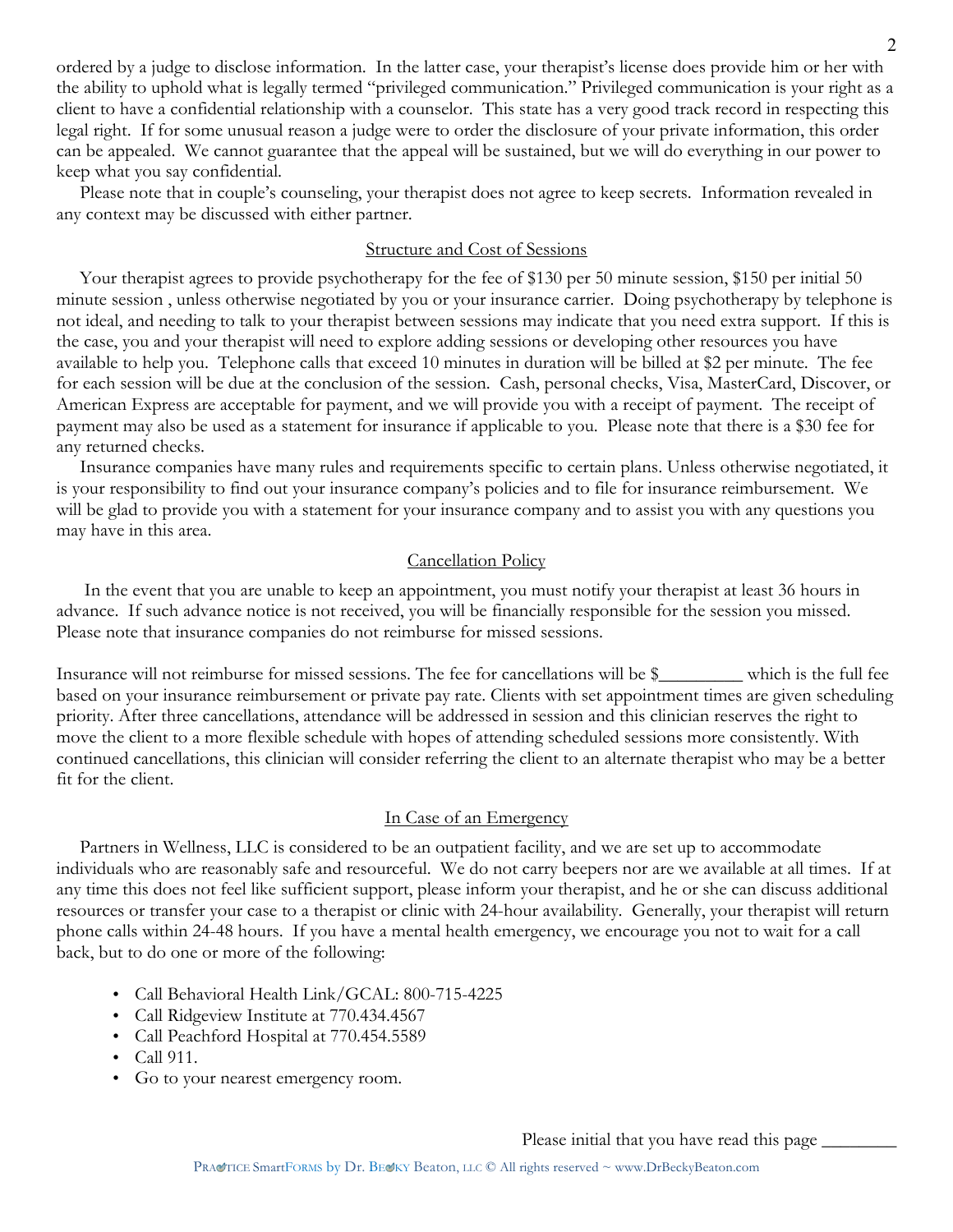#### Professional Relationship

 Psychotherapy is a professional service we will provide to you. Because of the nature of therapy, your relationship with your therapist has to be different from most relationships. It may differ in how long it lasts, the objectives, or the topics discussed. It must also be limited to only the relationship of therapist and client. If you and your therapist were to interact in any other ways, you would then have a "dual relationship," which could prove to be harmful to you in the long run and is, therefore, unethical in the mental health profession. Dual relationships can set up conflicts between the therapist's interests and the client's interests, and then the client's (your) interests might not be put first. In order to offer all of our clients the best care, your therapist's judgment needs to be unselfish and purely focused on your needs. This is why your relationship with your therapist must remain professional in nature.

 Additionally, there are important differences between therapy and friendship. Friends may see your position only from their personal viewpoints and experiences. Friends may want to find quick and easy solutions to your problems so that they can feel helpful. These short-term solutions may not be in your long-term best interest. Friends do not usually follow up on their advice to see whether it was useful. They may *need* to have you do what they advise. A therapist offers you choices and helps you choose what is best for you. A therapist helps you learn how to solve problems better and make better decisions. A therapist's responses to your situation are based on tested theories and methods of change.

 You should also know that therapists are required to keep the identity of their clients confidential. As much as your therapist would like to, for your confidentiality he or she will not address you in public unless you speak to him or her first. Your therapist also must decline any invitation to attend gatherings with your family or friends. Lastly, when your therapy is completed, your therapist will not be able to be a friend to you like your other friends. In sum, it is the duty of your therapist to always maintain a professional role. Please note that these guidelines are not meant to be discourteous in any way, they are strictly for your long-term protection.

#### Statement Regarding Ethics, Client Welfare & Safety

 Partners in Wellness, LLC assures you that our services will be rendered in a professional manner consistent with the ethical standards of the the American Counseling Association, the National Association of Social Workers and the American Association for Marriage and Family Therapy. If at any time you feel that your therapist is not performing in an ethical or professional manner, we ask that you please let him or her know immediately. If the two of you are unable to resolve your concern, please contact Madison West at 678-740-3578.

 Due to the very nature of psychotherapy, as much as we would like to guarantee specific results regarding your therapeutic goals, we are unable to do so. However, your therapist, with your participation, will work to achieve the best possible results for you. Please also be aware that changes made in therapy may affect other people in your life. For example, an increase in your assertiveness may not always be welcomed by others. It is our intention to help you manage changes in your interpersonal relationships as they arise, but it is important for you to be aware of this possibility nonetheless.

 Additionally, at times people find that they feel somewhat worse when they first start therapy before they begin to feel better. This may occur as you begin discussing certain sensitive areas of your life. However, a topic usually isn't sensitive unless it needs attention. Therefore, discovering the discomfort is actually a success. Once you and your therapist are able to target your specific treatment needs and the particular modalities that work the best for you, help is generally on the way.

#### Technology Statement

 In our ever-changing technological society, there are several ways we could potentially communicate and/or follow each other electronically. It is of utmost importance to us that we maintain your confidentiality, respect your boundaries, and ascertain that your relationship with your therapist remains therapeutic and professional. Therefore, we've developed the following policies:

 Cell phones: It is important for you to know that cell phones may not be completely secure and confidential. However, we realize that most people have and utilize a cell phone. Your therapist may also use a cell phone to contact you. If this is a problem, please feel free to discuss this with your therapist.

Please initial that you have read this page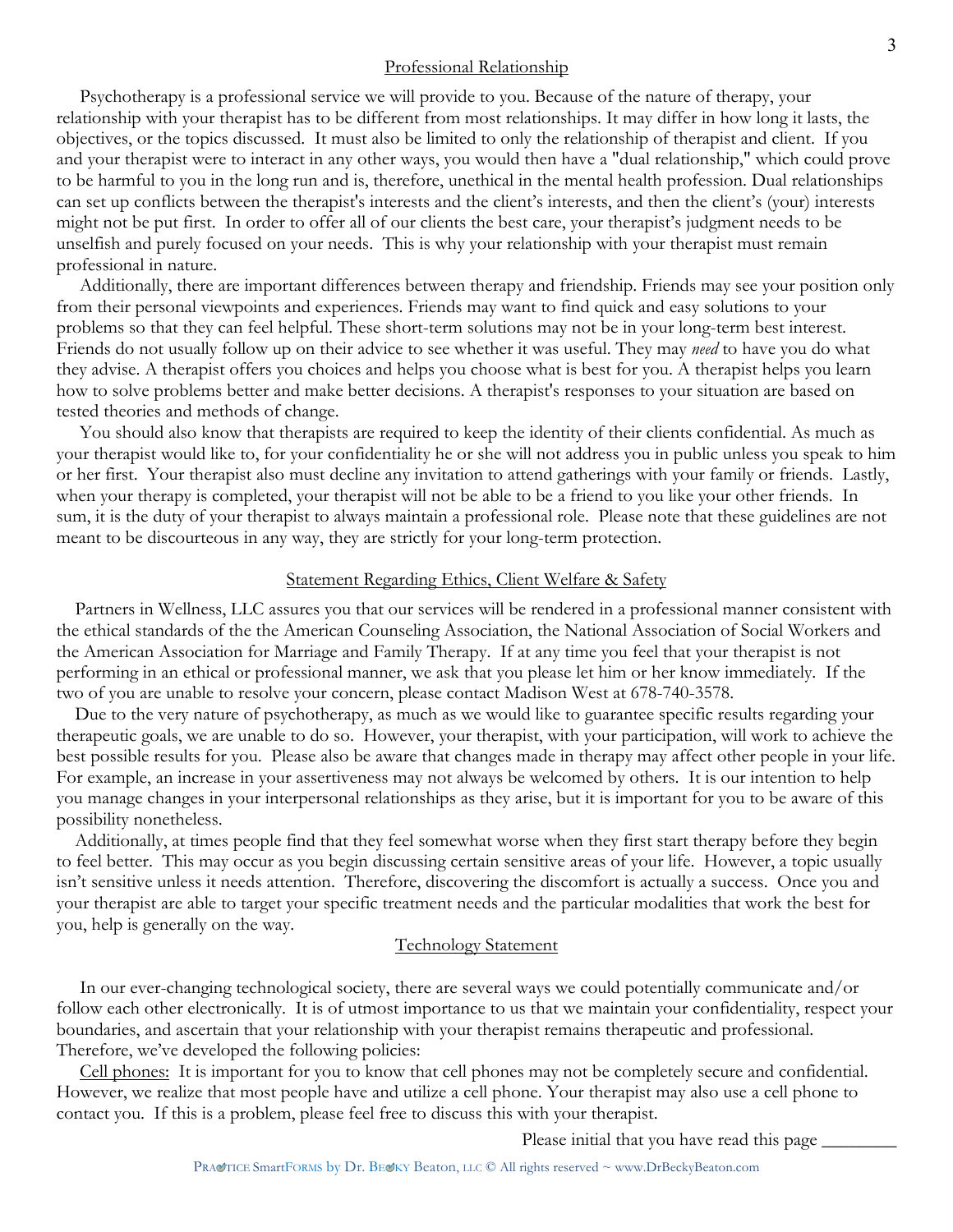Text Messaging and Email: Both text messaging and emailing are not secure means of communication and may compromise your confidentiality. However, we realize that many people prefer to text and/or email because it is a quick way to convey information. If you choose to utilize texting or email, please discuss this with your therapist. **However, please know that it is our policy to utilize these means of communication strictly for brief topics such as appointment confirmations.** Please do not bring up any therapeutic content via text or email to prevent compromising your confidentiality. **You also need to know that we are required to keep a copy of all emails and texts as part of your clinical record.** 

Facebook, LinkedIn, Instagram, Pinterest Etc: It is our policy not to accept requests from any current or former client on social networking sites such as Facebook, LinkedIn, Instagram, Pinterest, etc. because it may compromise your confidentiality.

Google, etc.: It is our policy not to search for our clients on Google or any other search engine. We respect your privacy and make it a policy to allow you to share information about yourself to your therapist as you feel appropriate. If there is content on the Internet that you would like to share with your therapist for therapeutic reasons, please print this material out and bring it to your session.

Twitter & Blogs: We may post psychology news on Twitter or write an entry on a blog. If you have an interest in following either of these, please let your therapist know so that he/she may discuss any potential implications to your therapeutic relationship. Once again, maintaining your confidentiality is a priority. We would recommend using an RSS feed or locked Twitter list, which would eliminate you having a public link to our content.

 In summary, technology is constantly changing, and there are implications to all of the above that we may not realize at this time. Please feel free to ask questions, and know that we are open to any feelings or thoughts you have about these and other modalities of communication.

## Our Agreement to Enter into a Therapeutic Relationship

 We are sincerely looking forward to facilitating you on your journey toward healing and growth. If you have any questions about any part of this document, please ask your therapist.

 Please print, date, and sign your name below indicating that you have read and understand the contents of this form, you agree to the policies of your relationship with your therapist/group leader, and you are authorizing your therapist/group leader to begin treatment with you.

\_\_\_\_\_\_\_\_\_\_\_\_\_\_\_\_\_\_\_\_\_\_\_\_\_\_\_\_\_\_\_\_\_\_\_\_\_\_\_\_\_\_\_\_\_\_\_\_\_\_ \_\_\_\_\_\_\_\_\_\_\_\_\_\_\_\_\_

\_\_\_\_\_\_\_\_\_\_\_\_\_\_\_\_\_\_\_\_\_\_\_\_\_\_\_\_\_\_\_\_\_\_\_\_\_\_\_\_\_\_\_\_\_\_\_\_\_\_ \_\_\_\_\_\_\_\_\_\_\_\_\_\_\_\_\_

**Client Name (Please Print)** Date

 **Client Signature** 

\_\_\_\_\_\_\_\_\_\_\_\_\_\_\_\_\_\_\_\_\_\_\_\_\_\_\_\_\_\_\_\_\_\_\_\_\_\_\_\_\_\_\_\_\_\_\_\_\_\_

**If Applicable:** 

Parent's or Legal Guardian's Name (Please Print) Date

\_\_\_\_\_\_\_\_\_\_\_\_\_\_\_\_\_\_\_\_\_\_\_\_\_\_\_\_\_\_\_\_\_\_\_\_\_\_\_\_\_\_\_\_\_\_\_\_\_\_

 **Parent's or Legal Guardian's Signature**

The signature of the Therapist below indicates that she or he has discussed this form with you and has answered any questions you have regarding this information.

Please initial that you have read this page

PRA TICE SmartFORMS by Dr. BETKY Beaton, LLC © All rights reserved ~ www.DrBeckyBeaton.com